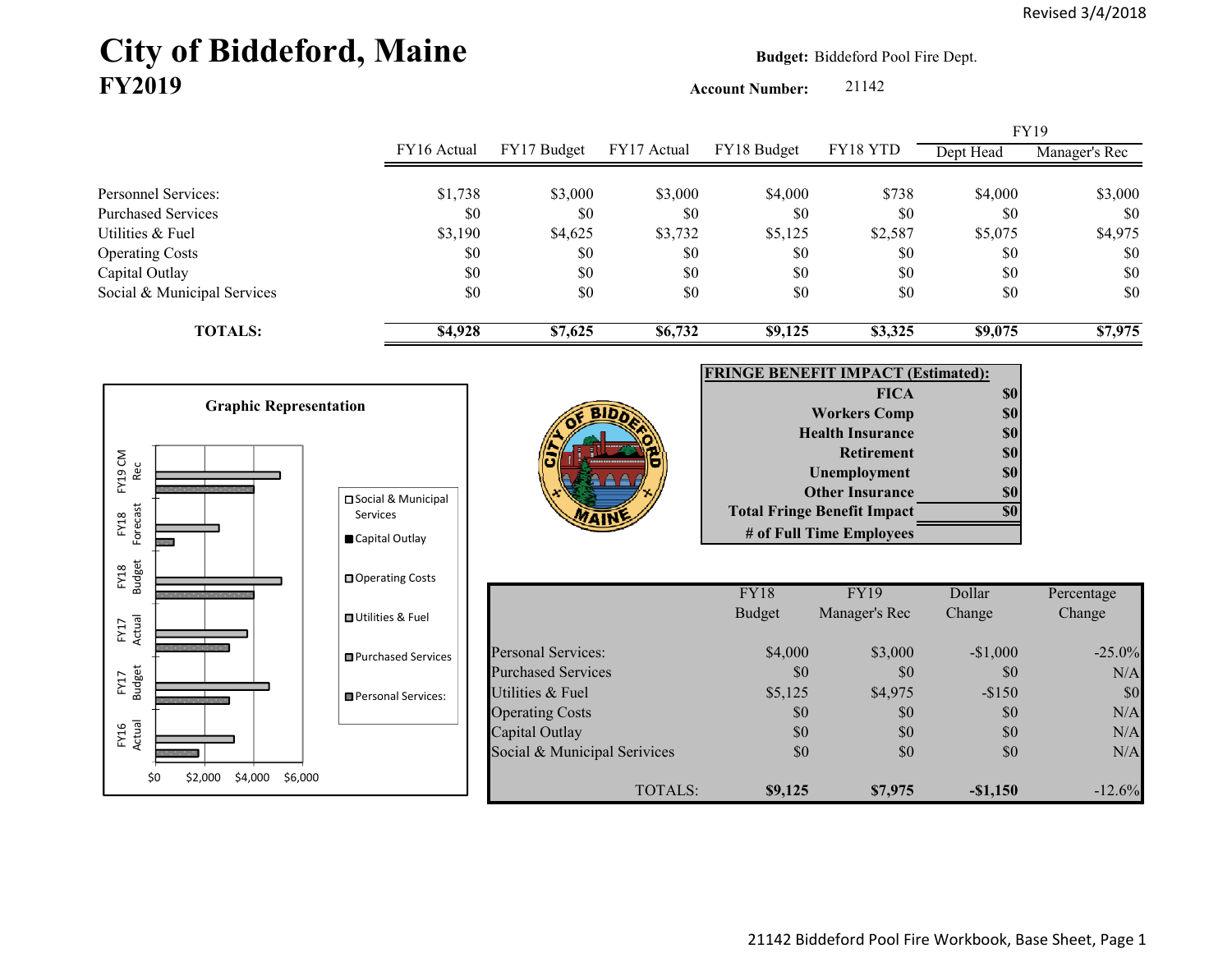#### Personnel Services

| Account          |                                 | FY16    | <b>FY17</b>   | <b>FY17</b> | <b>FY18</b> | <b>FY18</b>  | FY19      |           |
|------------------|---------------------------------|---------|---------------|-------------|-------------|--------------|-----------|-----------|
| Number           | Description                     | Actual  | <b>Budget</b> | Actual      | Budget      | YTD 02/28/18 | Dept Head | Mgr's Rec |
|                  | 60230 Clothing/Uniforms Expense | \$1,738 | \$3,000       | \$3,000     | \$4,000     | \$738        | \$4,000   | \$3,000   |
| Totals           |                                 | \$1,738 | \$3,000       | \$3,000     | \$4,000     | \$738        | \$4,000   | \$3,000   |
| Utilities & Fuel |                                 |         |               |             |             |              |           |           |
| Account          |                                 | FY16    | <b>FY17</b>   | <b>FY17</b> | <b>FY18</b> | <b>FY18</b>  | FY19      |           |
| Number           | Description                     | Actual  | <b>Budget</b> | Actual      | Budget      | YTD 02/28/18 | Dept Head | Mgr's Rec |
|                  | 60400 Electricity Expense       | \$1,144 | \$1,100       | \$1,006     | \$1,500     | \$547        | \$1,500   | \$1,500   |
|                  | 60401 Water Expense             | \$106   | \$175         | \$176       | \$275       | \$75         | \$225     | \$225     |
|                  | 60402 Phone/Celular/Paging Exp  | \$336   | \$350         | \$308       | \$350       | \$224        | \$350     | \$350     |
|                  | 60405 Heating Fuel Expense      | \$1,605 | \$3,000       | \$2,242     | \$3,000     | \$1,742      | \$3,000   | \$2,900   |
| Totals           |                                 | \$3,190 | \$4,625       | \$3,732     | \$5,125     | \$2,587      | \$5,075   | \$4,975   |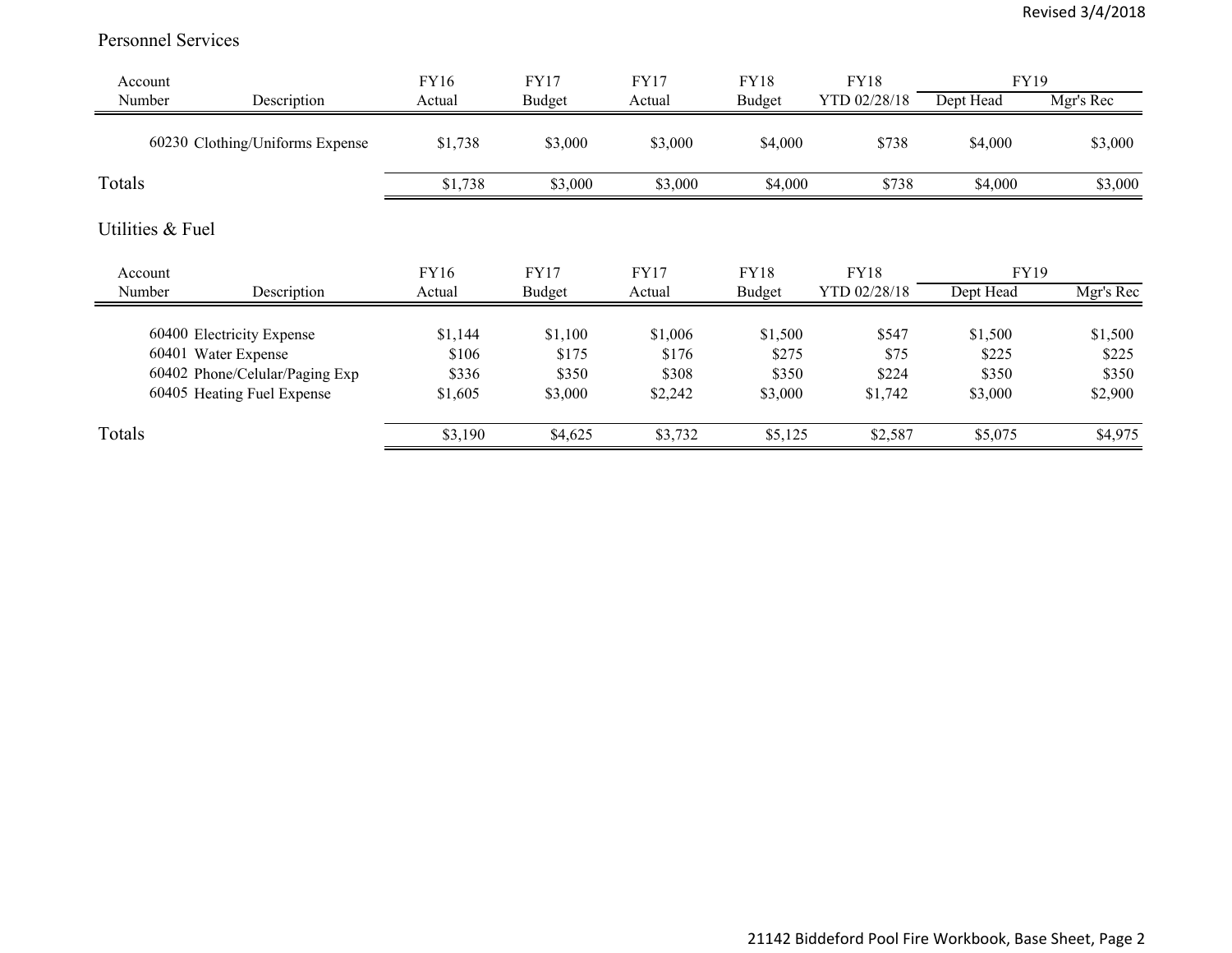

March 4, 2018 **Department:** Biddeford Pool Fire Dept.

Account Title: Clothing/Uniforms Expense

Department Number: 21142 2002 20030

| FY2016     | FY 2017       | FY 2017    | FY 2018       | FY 2018       |
|------------|---------------|------------|---------------|---------------|
| Actual     | <b>Budget</b> | Actual     | <b>Budget</b> | Est. Expended |
|            |               |            |               |               |
| \$1,737.71 | \$3,000.00    | \$3,000.00 | \$4,000.00    | \$3,800.00    |

| FY-2019       | Department | City Mgr       | Council | Increase     |
|---------------|------------|----------------|---------|--------------|
|               | Reguest    | Recommendation | Action  | (Decrease)   |
| <b>Budget</b> | \$4,000.00 | \$3,000.00     |         | (\$1,000.00) |

**Support for Budget Request:** Provide justification for the budget request using as much detail as possible

 to support it. Examples of acceptable support include unit costs, quantity estimates, price quotes, etc. Requests based solely on a percentage increase above the previous budget will not be accepted. Use additional sheets if necessary.

This line covers the cost of personnel protective equipment for the personel assigned to this station.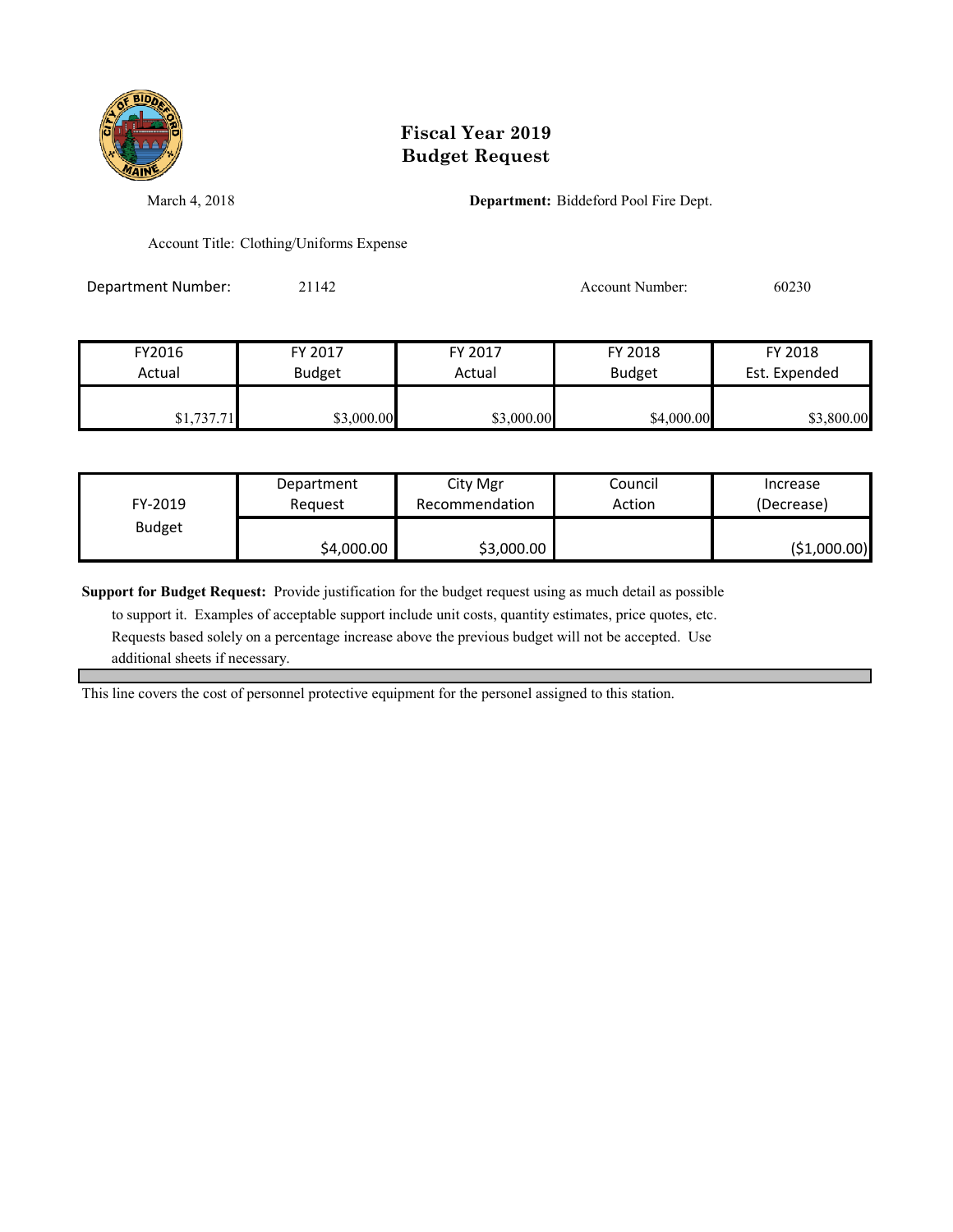

March 4, 2018 **Department:** Biddeford Pool Fire Dept.

Account Title: Electricity Expense

Department Number: 21142 2000 2014 Account Number: 60400

| FY2016     | FY 2017       | FY 2017    | FY 2018       | FY 2018       |
|------------|---------------|------------|---------------|---------------|
| Actual     | <b>Budget</b> | Actual     | <b>Budget</b> | Est. Expended |
| \$1,143.68 | \$1,100.00    | \$1,005.71 | \$1,500.00    | \$1,100.00    |

| FY-2019       | Department | City Mgr       | Council | Increase   |
|---------------|------------|----------------|---------|------------|
|               | Request    | Recommendation | Action  | (Decrease) |
| <b>Budget</b> | \$1,500.00 | \$1,500.00     |         | \$0.00     |

**Support for Budget Request:** Provide justification for the budget request using as much detail as possible

 to support it. Examples of acceptable support include unit costs, quantity estimates, price quotes, etc. Requests based solely on a percentage increase above the previous budget will not be accepted. Use additional sheets if necessary.

This line covers the cost of electrical expenses for this building.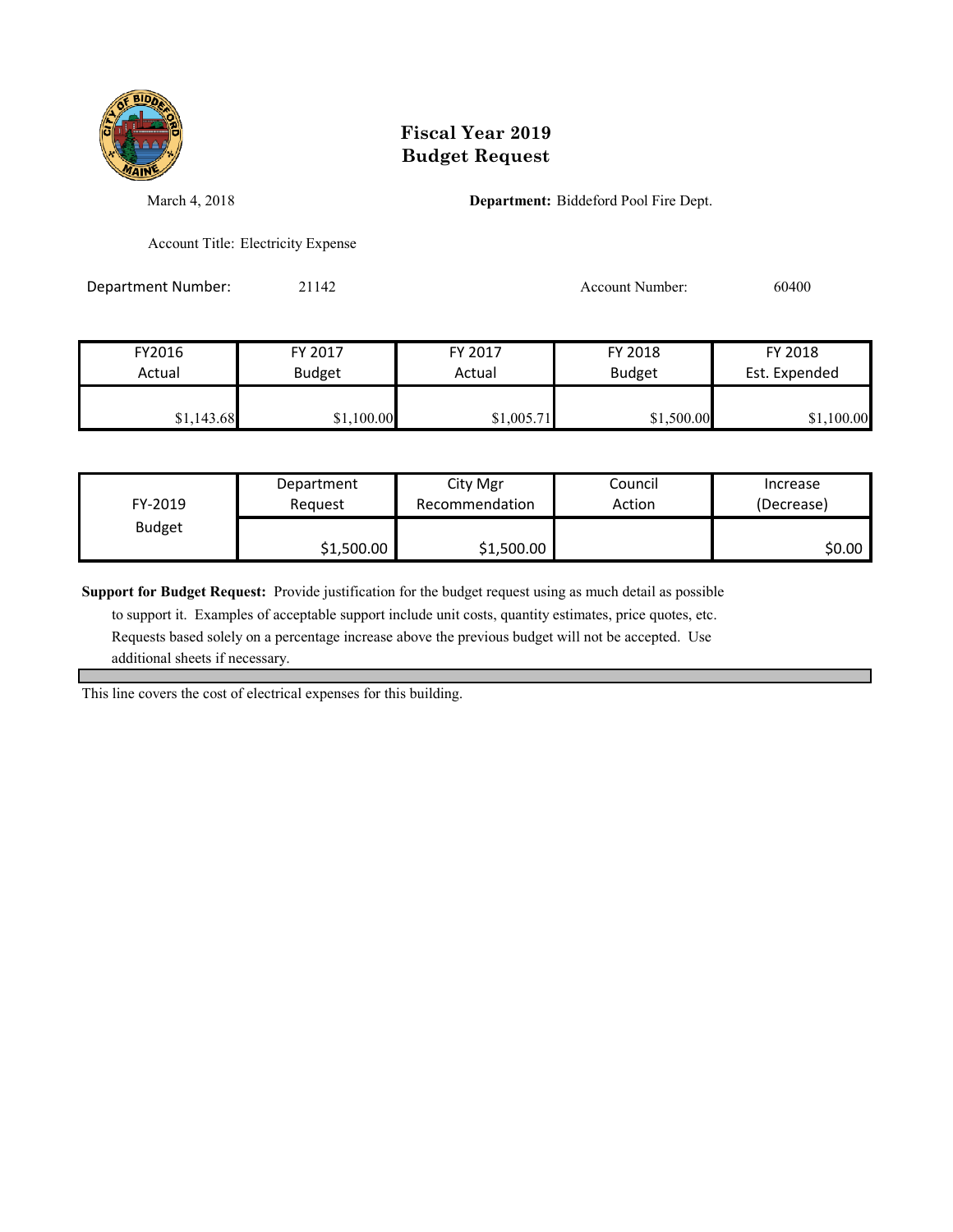

March 4, 2018 **Department:** Biddeford Pool Fire Dept.

Account Title: Water Expense

Department Number: 21142 2011 2012 2014 Account Number: 60401

| FY2016   | FY 2017       | FY 2017  | FY 2018       | FY 2018       |
|----------|---------------|----------|---------------|---------------|
| Actual   | <b>Budget</b> | Actual   | <b>Budget</b> | Est. Expended |
| \$105.66 | \$175.00      | \$176.10 | \$275.00      | \$200.00      |

| FY-2019       | Department | City Mgr       | Council | Increase   |
|---------------|------------|----------------|---------|------------|
|               | Reauest    | Recommendation | Action  | (Decrease) |
| <b>Budget</b> | \$225.00   | \$225.00       |         | ( \$50.00) |

**Support for Budget Request:** Provide justification for the budget request using as much detail as possible

 to support it. Examples of acceptable support include unit costs, quantity estimates, price quotes, etc. Requests based solely on a percentage increase above the previous budget will not be accepted. Use additional sheets if necessary.

This line covers water expenses for this station.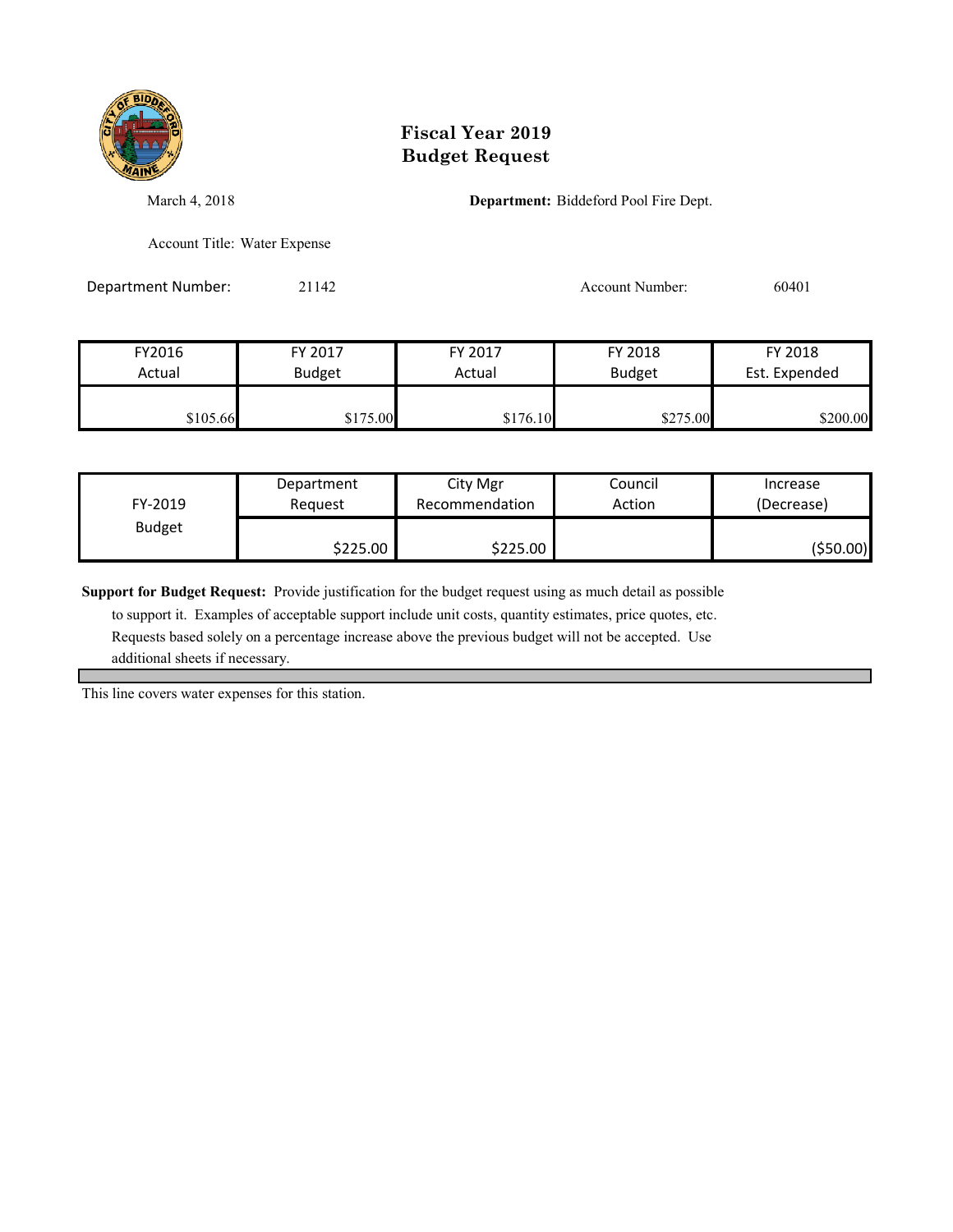

March 4, 2018 **Department:** Biddeford Pool Fire Dept.

Account Title: Phone/Celular/Paging Exp

Department Number: 21142 2002 2010 Account Number: 60402

| FY2016   | FY 2017       | FY 2017  | FY 2018       | FY 2018       |
|----------|---------------|----------|---------------|---------------|
| Actual   | <b>Budget</b> | Actual   | <b>Budget</b> | Est. Expended |
|          |               |          |               |               |
| \$336.00 | \$350.00      | \$308.00 | \$350.00      | \$356.00      |

| FY-2019       | Department | City Mgr       | Council | Increase   |
|---------------|------------|----------------|---------|------------|
|               | Reauest    | Recommendation | Action  | (Decrease) |
| <b>Budget</b> | \$350.00   | \$350.00       |         | \$0.00 l   |

**Support for Budget Request:** Provide justification for the budget request using as much detail as possible

 to support it. Examples of acceptable support include unit costs, quantity estimates, price quotes, etc. Requests based solely on a percentage increase above the previous budget will not be accepted. Use additional sheets if necessary.

This line covers the cost of telephone for this station and the cell phone for the Distrct Chief.